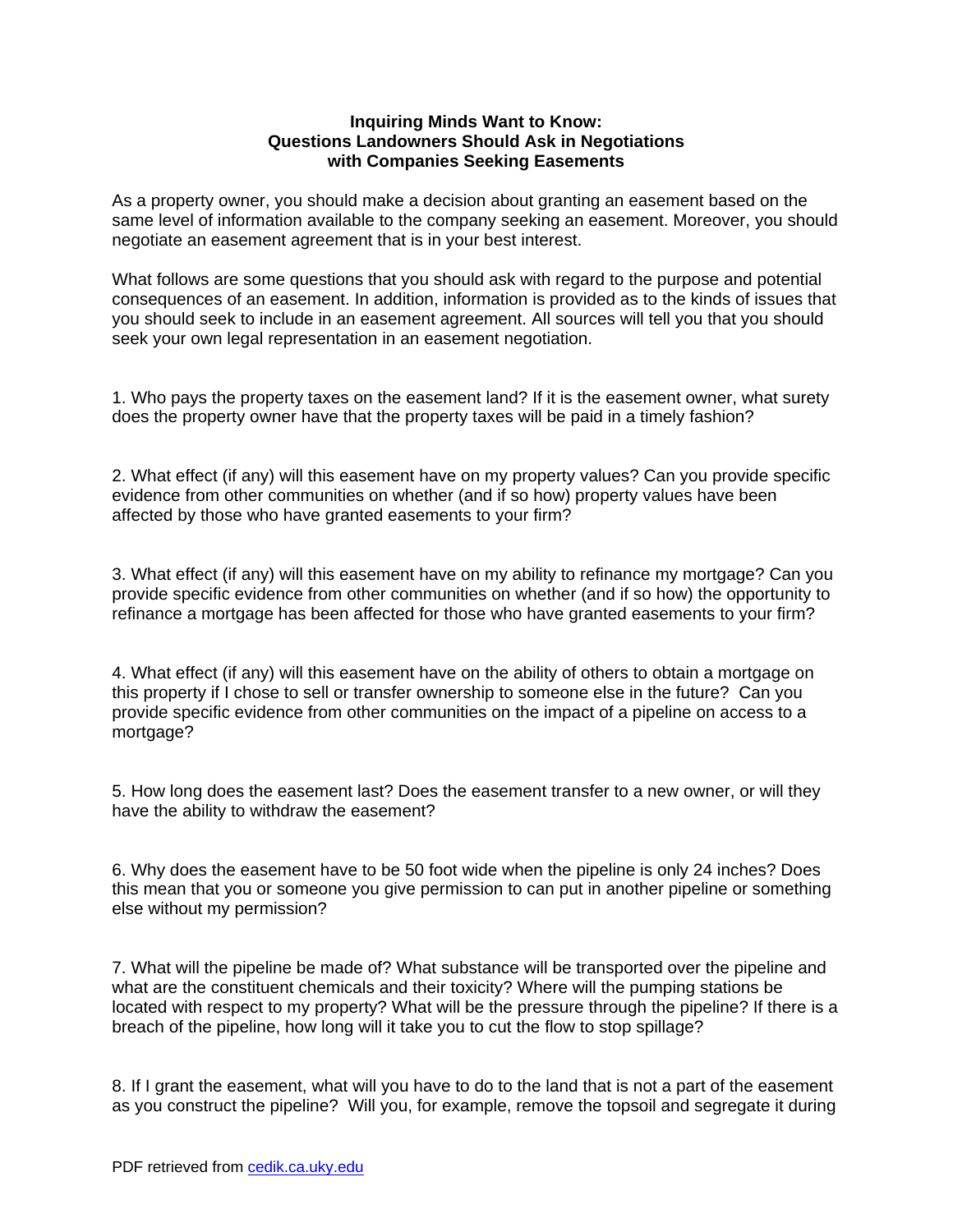construction to minimize the effect on future crop and pasture production? Will you be responsible for restoring that land to its current quality? Who determines whether the restoration work is adequate?

9. Who is responsible for maintaining the easement land? Who determines how often it is maintained and to what degree of quality?

10. If there is a leak or other accident on your pipeline, who is responsible for the costs of cleanup? Who determines the appropriate quality of the clean-up?

11. If there is a leak or other accident on your pipeline, will the company cover any costs I must bear as a result of the incident? For example, what if the incident affects my groundwater and I must purchase water for my livestock (25 gals a cow, 10 gals a horse per day)? What if the incident affects my pastures or hay fields or crops, will I be compensated for lost revenues and expenses for replacement?

12. Will your company cover my attorney's fees if a neighbor (who does not have your easement and a pipeline) has property damage or other losses due to an incident with your pipeline on my property?

13. How often will the pipeline on my property be inspected? Will I receive advance notice that someone is coming onto my property to inspect the pipeline?

14. How will you determine the value of the easement? Does your method of estimating the value of the easement take into account differences in the use and market values of land in this community? How does the value of the easements in this community compare to the value of easements in other communities?

15. Is this a one time easement payment or will it be given every year for the life of the easement? Will the easement payment be increased over time to keep pace with inflation?

16. Is this a private development or a government-sponsored pipeline? Had the company gained a certificate as a common carrier for this project?

17. If during your construction a sinkhole develops on my property, what will you do to mitigate this situation?

18. Will you be seeking a subordination and non-disturbance agreement from my lender?

19. Will you provide mortgage assistance if I grant the easement and my lender calls my existing mortgage?

PDF retrieved from cedik.ca.uky.edu 2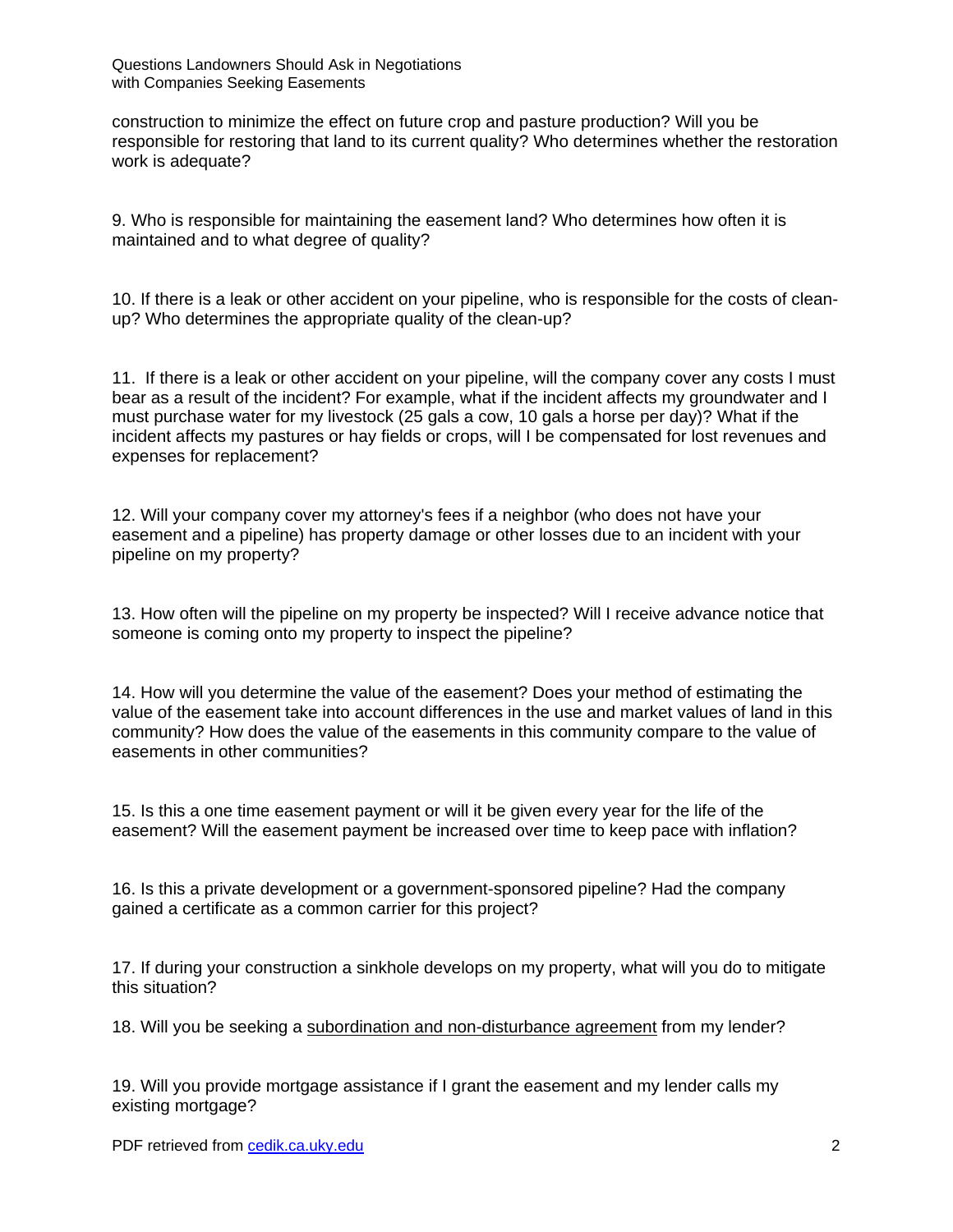20. Will you provide property insurance if I grant an easement and my insurance company refuses to continue insuring my property?

#### **What can a landowner negotiate in an easement agreement?**  *(From http://extension.psu.edu/natural-resources/natural-gas/news/2010/04/pipelineinfo)*

No landowner should sign any agreement with a pipeline company without completely understanding the impact of the agreement for the short and potentially very long term. Many aspects of a pipeline easement are negotiable. Typically a pipeline representative will present the landowner with a pre-printed agreement. The standard easement form is an extremely powerful document specifically designed by the pipeline company lawyers to the company's benefit and may impact the land for many generations.

But this document can serve as a starting point for a two-way negotiation. You can make changes to the easement by creating an addendum that is approved by both parties. Landowners should never enter into an easement agreement without negotiating each of its components to maximize current financial compensation, future compensation opportunities, and crucial property protections for now and for generations to come. This is a sampling of considerations that may be included in a pipeline agreement or addressed with an addendum:

- Establish the width of the permanent easement and time line for completion of construction.
- Define the nature and width of the temporary construction easement.
- Require a clause requiring the developers to defend and hold the landowner harmless from claims for any future loss or damage to persons or property arising from the developer's use and occupation of the land.
- Require the developer to buy insurance to protect against damages arising from the development.
- Require identification of any independent and sub-contractors that the pipeline company will use and make the pipeline company responsible and liable for all acts on your property by independent and sub-contractors.
- Require the pipeline company to indemnify (not hold legally liable) the landowner from the acts and omissions of the independent and sub-contractors.
- Define and limit access to both permanent and temporary easements.
- Specify payments for trees, crops, and other plants damaged during the installation of the pipeline.
- Specify re-seeding requirements of easements, such as the types of grasses and other improvements.
- State the amount of time following completion of construction for surface restoration to be completed.
- Identify all stream crossings, state methods of stream crossings, and require restoration of stream crossings after construction.
- Require the landowner be provided an "as constructed" survey of the easement with an official seal by the surveyor within a stated period of time following completion of construction.
- Specify replacement or installation of fencing and gates, stating which gates will have locks and nature of the locks.
- Limit number of keys or number of persons with lock combinations.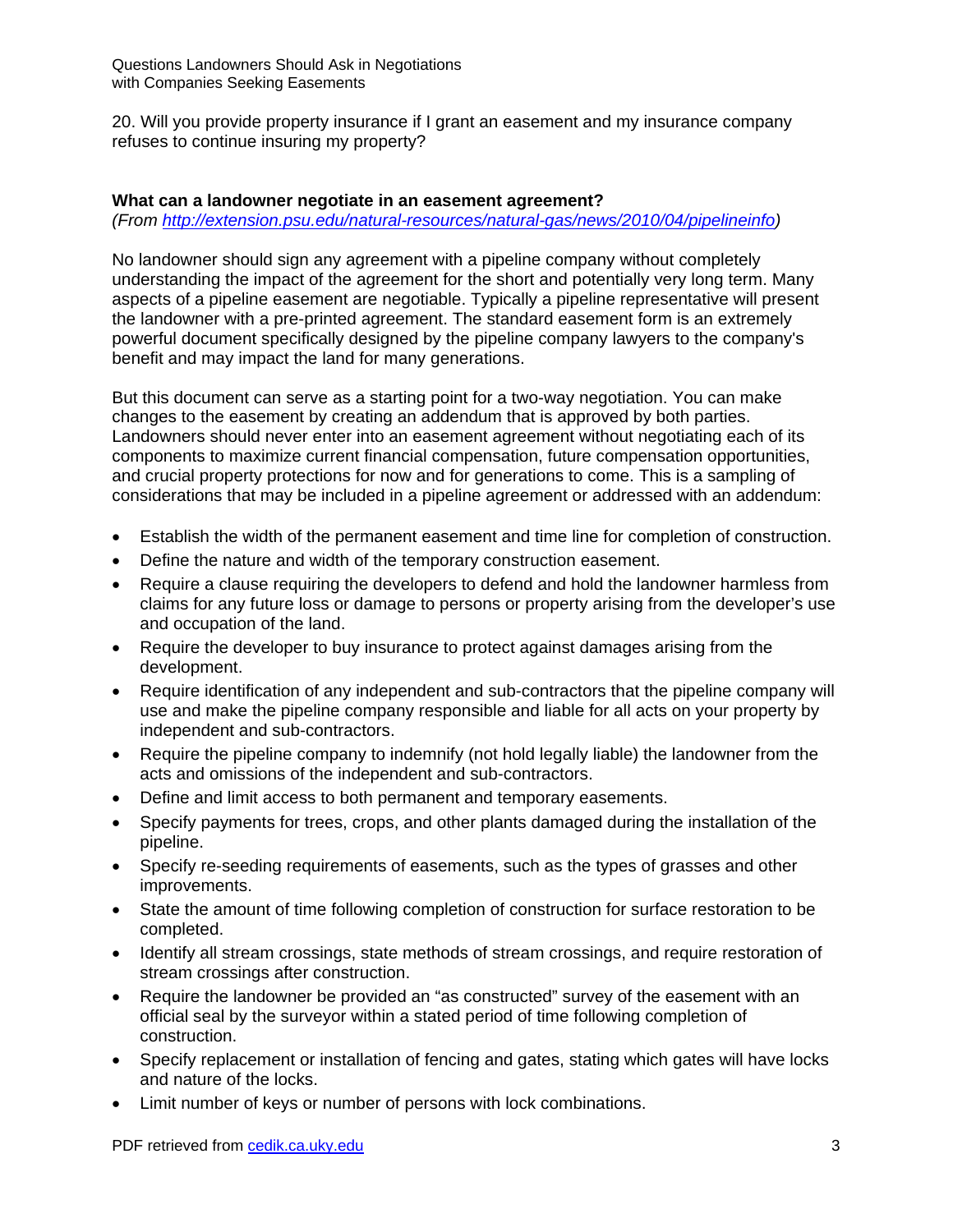Questions Landowners Should Ask in Negotiations with Companies Seeking Easements

- Identify the named person at the pipeline company who will be the landowner's contact. Require the pipeline company to give 30 days prior notice to landowner of any change in contact person or contact information.
- Define access post-construction to the easement with specific method and location of all access roads and methods.
- Prohibit or limit surface accessories to the pipeline.
- Require minimum depth to top of buried pipeline and require that this minimum depth be maintained at all times.
- Mandatory termination of the lease by stated number of days of no use of the pipeline.
- The conditions for the renewal of the easement and the right of the property owner to choose not to renew the easement with no negative outcomes for the property owner.
- Define "abandonment" of the pipeline as a termination of easement event and require the pipeline company to remove all abandoned pipeline.
- Require prior landowner consent for any assignment of the easement to another party.
- Limit the easement to one pipeline of a stated diameter, with no right to install additional pipelines and no right to increase the diameter of the pipeline.
- Require the same post-construction restoration of surface for pipeline repairs as for original construction.
- Reserve the right to seek surface damages for pipeline repairs as for the initial installation.
- Confirm whether gas to be transported will be scented or unscented.
- Ensure that the permanent and temporary easements are by metes and bounds descriptions and with official surveys – pre-construction and post-construction (as-built survey).
- Choose an alternative dispute resolution method that makes it the cheapest, quickest, and least burdensome way to resolve conflicts between landowner and the pipeline company.
- Negotiate what surface uses by the landowner will be prohibited, if any, on the easement.

# *(From http://shalegasreporter.com/news/considerations-prior-to-signing-pipelineeasements/17.html)*

The Ohio Department of Natural Resources Division of Soil and Water Conservation has developed a model Pipeline Standard and Construction Specification document to provide guidelines for controlling and minimizing any adverse impacts of pipeline construction on Ohio's soil and water resources. Following is a review of items included in the agreement and provides landowners who may be considering the placement of a pipeline across their land with important considerations prior to, during, and following construction. If you are contacted to sign an easement for pipeline construction on your property, consult with an attorney and consider the following recommendations.

## Planning phase

Construction plans and maps — General construction plan maps should include information about pasture, fence lines, cropland, unique agricultural lands and land enrolled in any Farm Service Agency or Natural Resources Conservation Service programs.

Landowners should also require that the company, on the construction maps and plans, note the following information: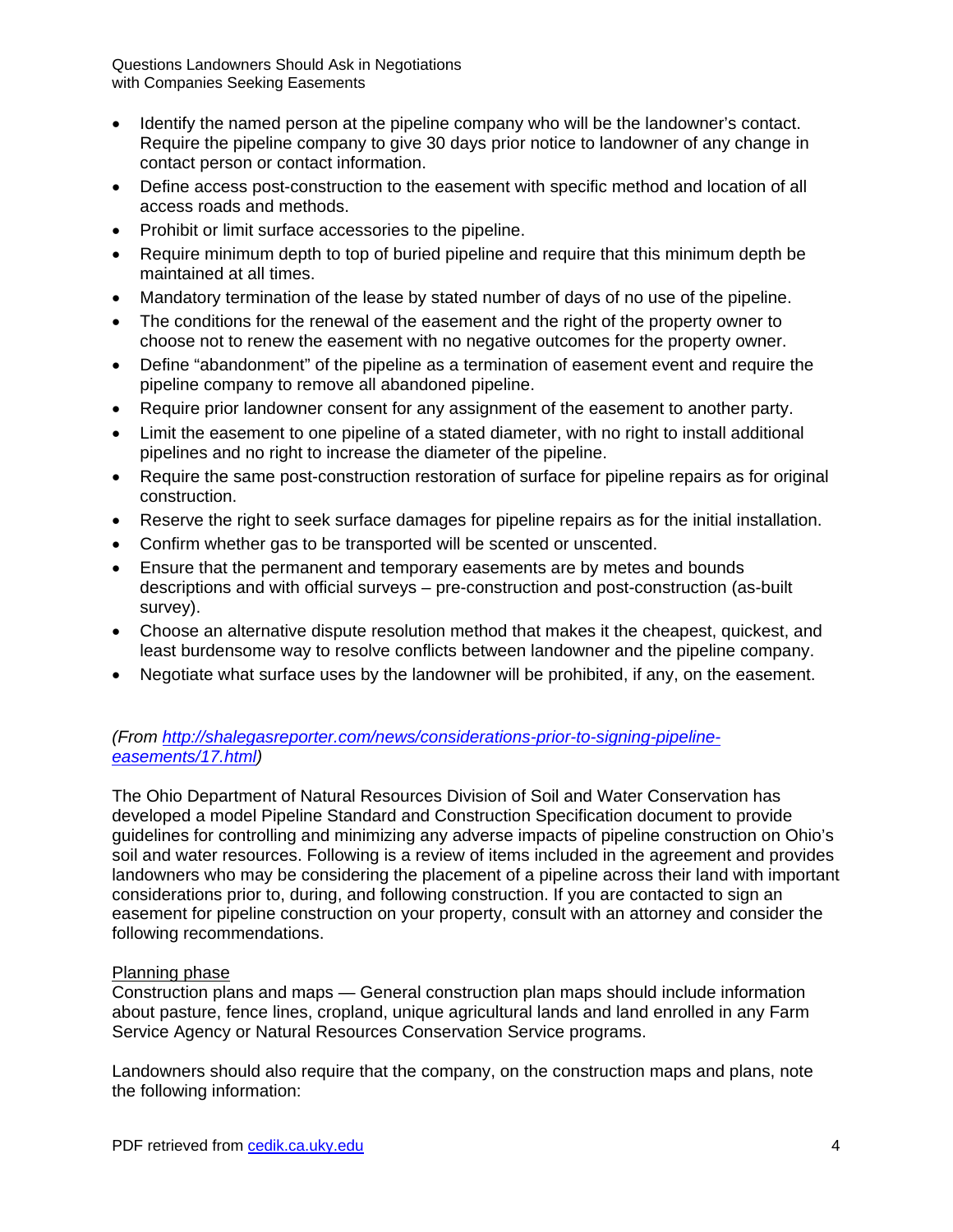Questions Landowners Should Ask in Negotiations with Companies Seeking Easements

- Subsurface drainage areas that can be identified, open ditches, diversions, terraces, buried utility lines, water sources, and unnamed water flows.
- Depth of cover if it differs from the construction specifications.
- Any off right-of-way roads, work, or storage areas.
- Planned location of any compressor or valve stations, metering or regulating stations, and any other proposed facilities.
- General location of trench breaks.
- Locations for subsurface drains.

Sensitive agricultural soils — These are lands defined as cropland, hay land or pasture that are more prone to disturbance during construction than other soils. Information on these soils can be found by consulting your county Soil Survey available through your local Soil and Water Conservation District.

Point of contact during construction — Your agreement should provide you with contact information for the representative assigned to your project.

## Construction specifications

In the agreement you develop with the pipeline company the following areas need to be addressed:

- Ingress and egress routes It is important to have a mutually agreed upon plan for where the company can and can't access the land prior to, during, and following construction.
- Temporary roads whenever possible, existing roads should be used. If temporary roads are established provisions should be in place for what will happen to these roads following installation.
- Cleaning of brush and trees on the right-of-way consideration should be given as to how these will be cleared and disposed.
- Topsoil removal and protection all topsoil should be removed, stockpiled, and returned to restore the original soil profile.
- Depth of Cover pipelines should be buried as deep as possible, with the minimum being 36 inches.
- Rock removal backfill materials should not include rocks greater in size than those originally removed.
- Repair of damaged and adversely affected tile lines it is suggested that all repairs and/or replacement of tile lines be completed prior to the replacement of topsoil.
- Control of trench washouts, water piping, and blowouts trench breakers should be installed to minimize these problems.
- Pumping of water from open ditches no backfilling should occur in open ditches and provisions should be in place for water removal.
- Subsoil decompaction, soil shattering, and stone removal the cost of applying fertilizer or other necessary soil amendments should be included in the damages paid. Landowners may want to consider providing a stated time in which subsoil decompaction and soil replacement may not occur.
- Backfill profile and trench crowning on lands where materials excavated during trenching are insufficient in quantity to meet backfill requirements, it is suggested that the soil of adjacent agricultural land not be used as backfill or cover material.